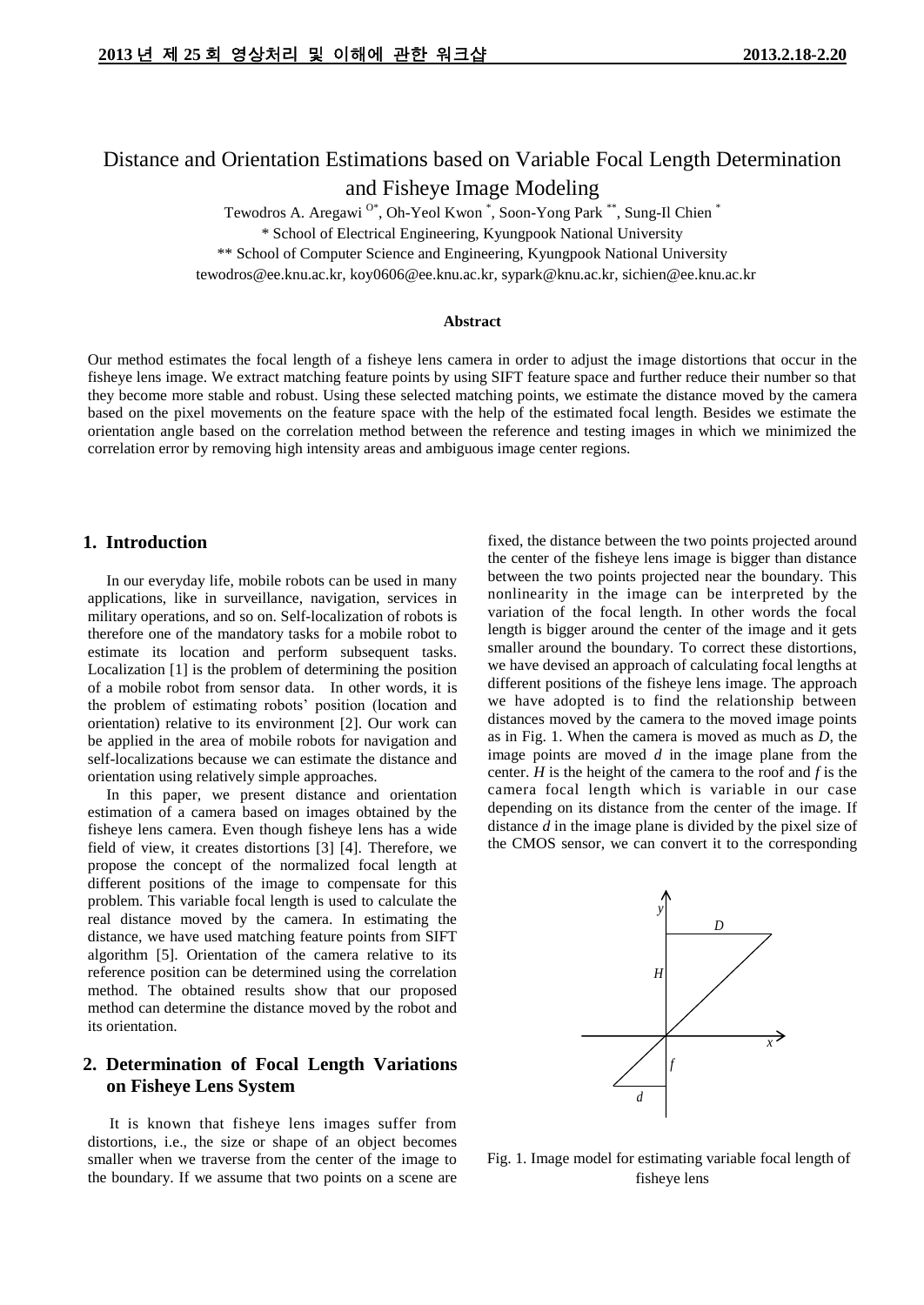pixel values. Therefore,

$$
p = \frac{d}{\mu_s} \tag{1}
$$

where  $\mu_s$  is the pixel size of the sensor and *d* is the corresponding actual distance travelled on the image plane. We can then have the following simple relation for Fig. 1.

$$
\frac{D}{H} = \frac{d}{f} \tag{2}
$$

$$
f_n = \frac{f}{\mu_s} = \frac{pH}{D} \tag{3}
$$

where  $f_n$  is the normalized focal length of the fisheye lens camera we have used. Another reason to use the normalized focal length is that even though the dimension of a CMOS sensor is not often known, we still can calculate  $f_n$ .

Based on this relation, we have estimated the normalized focal length at different positions experimentally producing a lookup table relating  $f_n$  and *p*. These focal lengths will be used to calculate the actual distance moved by the camera at the last stage.

In order to calculate the focal length of the fisheye lens camera, we put a marker object right ahead of the camera. The object then is adjusted to be located at the center of the image sensor. We moved the camera relative to the object marker and we calculate the normalized focal length accordingly. We set up *H* to 140*cm* from the roof to the camera, and *D* varies at intervals of 25*cm* for a total distance of 600*cm*. The pixel distances (*p*) are obtained from the images that are captured at the moved distance (*D*). The estimated results are obtained from Eq. (3), and can be shown in Fig. 2. We can observe from Fig. 2 that the normalized focal length drops as the marker moves from the center of the image to the outer boundary.

# **3. SIFT Feature Space, and Distance and Orientation Estimation**



Fig. 2. Graph of normalized focal length vs. pixel movement from center

The captured images by a fisheye camera are used as the input images to estimate the distance and orientation of the camera position. From these images one is a reference image fixed in a single position. The test images obtained from the marker object moved some distance and/or that are rotated with respect to the reference image. In distance estimation, the feature points of the reference and the test images are extracted and are matched with each other. After the matching procedure is done, we calculate how far the camera has moved with respect to the reference image. We use the correlation method to estimate the orientation angle.

### **3.1 SIFT Feature Space**

In many cases, effective matching of feature points between two images is the first step to solving various problems in computer vision. Therefore extracting image features that are stable and robust against noise is quite preferable for suitable matching. SIFT algorithm [5] is one of the popular methods and is used widely for this purpose. SIFT is an algorithm of extracting and describing features in an image. These feature points are highly stable, robust against noise, and also invariant to scaling, rotation, and illumination change. First SIFT features are extracted from the reference image and these features are matched with the test images based on the minimum Euclidean distance measure. Even though the SIFT matching feature points are stable and robust against noises, they still can make wrong matches.

In order to minimize the problems of the mismatching of feature point matches, we have further selected some matching feature points from the SIFT feature space by considering the magnitudes of the matching feature points. The higher the magnitude is, the better the matching will be, because feature points with higher magnitudes are more important and stable points than the others. But ambiguous feature points like points that are affected by high intensity or points that are located around the outer boundary of the fisheye lens camera tend to lead to wrong matches. Based on this observation, we have selected 40 key points from the matching feature points to estimate the distance of the camera movement.

# **3.2 Fisheye Image Modeling for Distance Estimation**

In real world environments, a camera is fixed at a mobile robot and the robot can move in an arbitrary direction. Therefore, for the camera to localize itself effectively, we have come up with a model that holds this fact. We have used the relationship between the actual moved distance of a camera and the corresponding movement in the image plane as shown in Fig. 3. In this figure the camera points to the roof of the environment and it is moved as much as *D*. Then the original scene point at  $(0,0,H)$  moves to point  $A(x<sub>s</sub>, y<sub>s</sub>, H)$ , whereas its corresponding point moves from point  $(0,0,-f)$  to point  $a(x'_{s}, y'_{s}, -f)$  in the image plane.

Thus, the arbitrary movement of the robot is described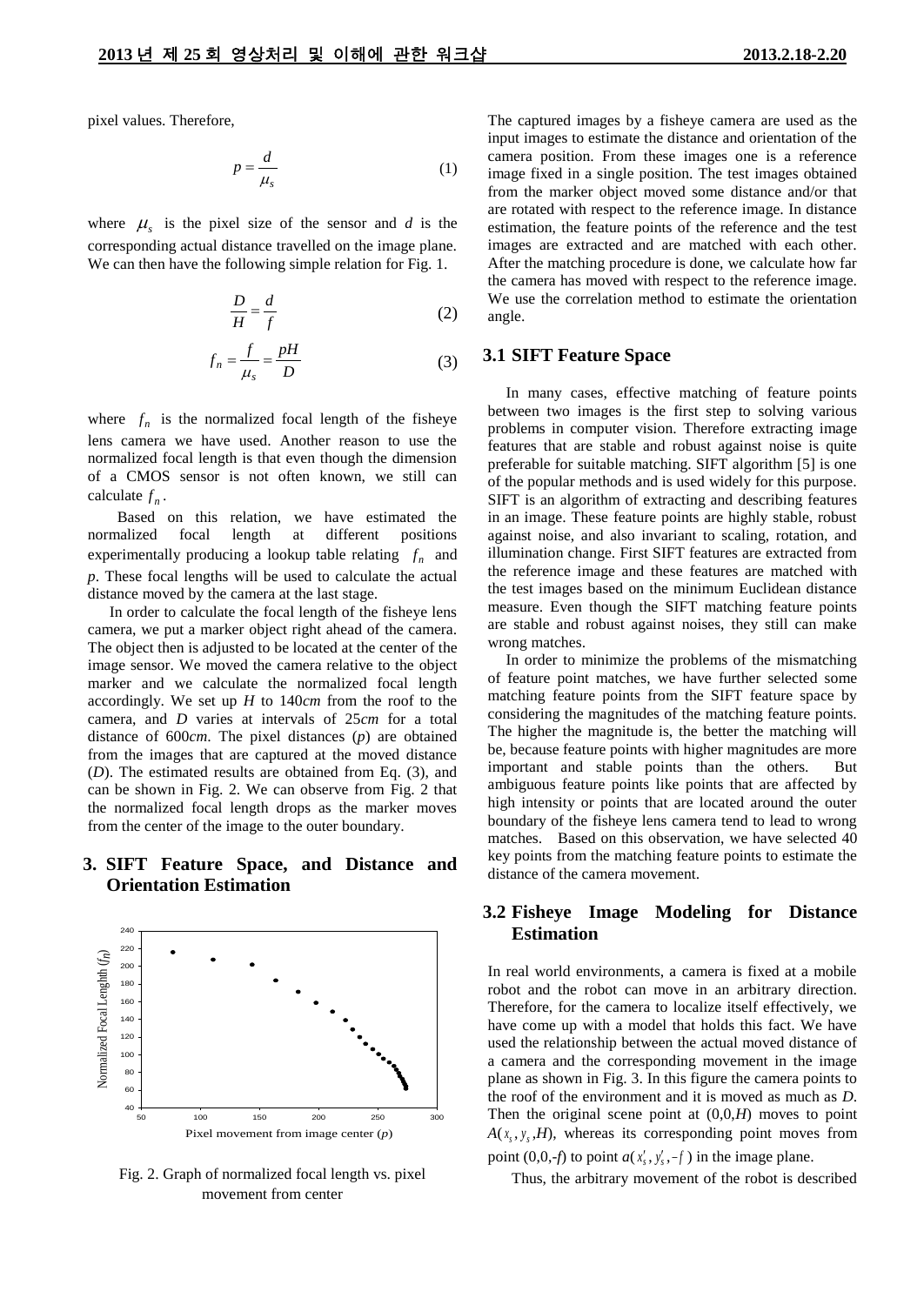

Fig. 3. Pinhole image modeling

in terms of point *a* and *f* which is the focal length of the fisheye lens. From point *A* we can define the distance (*D*) moved by the camera in the real world while image point movement corresponding to point *a* is represented by *d* or *p* which is measured in pixel unit. In the image plane, however, image point *a* corresponding to point *A* is located at *z*=*-f*. For the camera movement in Fig. 4, Eq. (2) still holds true so that we can estimate the distance (*D*) from that equation. But now *D* is  $\sqrt{x_s^2 + y_s^2}$ , the distance moved by the camera. The movement in the image plane is given by:

$$
d = \sqrt{{x'_s}^2 + {y'_s}^2}
$$
 (4)

*d* is the actual distance moved in the image plane as given in Eq. (1). If d is divided by  $\mu_s$ , we can obtain eq. (1). Assume that a point in a testing image is matched with a point in a reference image and that *p* values of the two points are  $p_1$  and  $p_2$  in the image plane. We can show that robot movement *D* can be obtained by  $p_1$  and  $p_2$ . And we have:

$$
D = \frac{\Delta pH}{f_n} \,,\tag{5}
$$

where  $\Delta p = |p_1 - p_2|$ ,  $f_n = (f_{n1} + f_{n2})/2$  in which  $f_{n1}$  and  $f_{n2}$ are the normalized focal lengths corresponding to  $p_1$  and  $p_2$ .  $f_n$  is their average.

For estimating *D* of the camera,  $f_n$  must be given in advance when *p* obtained in the test image. This step needs the data of the graph of Fig. 2. We can think of interpolating equation for two variables, *p* and *fn*. For simplicity, we use the nearest neighbor method, that is, if *p* is given, we find the nearest  $p$  in the graph and obtain the corresponding  $f_n$ . This is because  $f_n$  changes very slightly

for most of *p* data.

## **3.3 Evaluation Methods for Distance Estimation**

Using SIFT and the matching algorithm, we have obtained 40 matched feature points linking the reference and testing images. From a pair of matching points, we can estimate the distance (*D*) and this means that we have 40 estimated distances. The first evaluation method is the average method in which the 40 distances are simply averaged. However, to increase estimation accuracy, it is found that a more elaborate method is needed.

We observed that wrong matches, if they happen, provide either smaller or larger distances because these points are located around the center or the outer rim of boundary of the image. Based on our analysis, the distances of some error-prone matching pairs are usually less than the average of the moved points and therefore, we set this average value as the lower threshold. To remove large distances prone to wrong matching, we first calculate the standard deviation ( $\sigma$ ) as well as the average ( $\mu$ ). The upper threshold is determined as  $\mu$ +2.5 $\sigma$ . Thus, we only accept the distances between these two thresholds, as is called selected range method.

#### **3.4 Orientation Estimation**

A camera can be rotated in any angle so that its orientation is determined by the image at its current position with respect to the image at its original position. For estimating the angle of rotation of the camera, we have used the correlation between the reference and the testing images. In general correlation is used to compare the similarity of two signals, resulting in a signal that shows this similarity and reaches its maximum at the case that the two signals match best [6].

We then use this correlation method to estimate the rotation angle of the robot as to the reference image. The reference image is rotated by 1° interval and correlated with the candidate image. Therefore, the peak of the correlation of the two images will be estimated as the angle of the orientation of the camera.

As for the Site 3 images (Fig 4. (c)), the symmetry is found for an image and its 180º rotated image and sometimes they may look quite similar. Therefore to overcome this problem and others, we have reduced the high intensity areas to reasonable value with the help of Otsu thresholding method [7]. And we have cropped the center of the image at some radius so that uncharacteristic regions on the image will be removed.

## **4. Experimental Results**

#### **4.1 Distance Determination**

Our experiment is performed with four data sets (Site 1, Site 2, Site 3, and Site 4) in which all the heights are the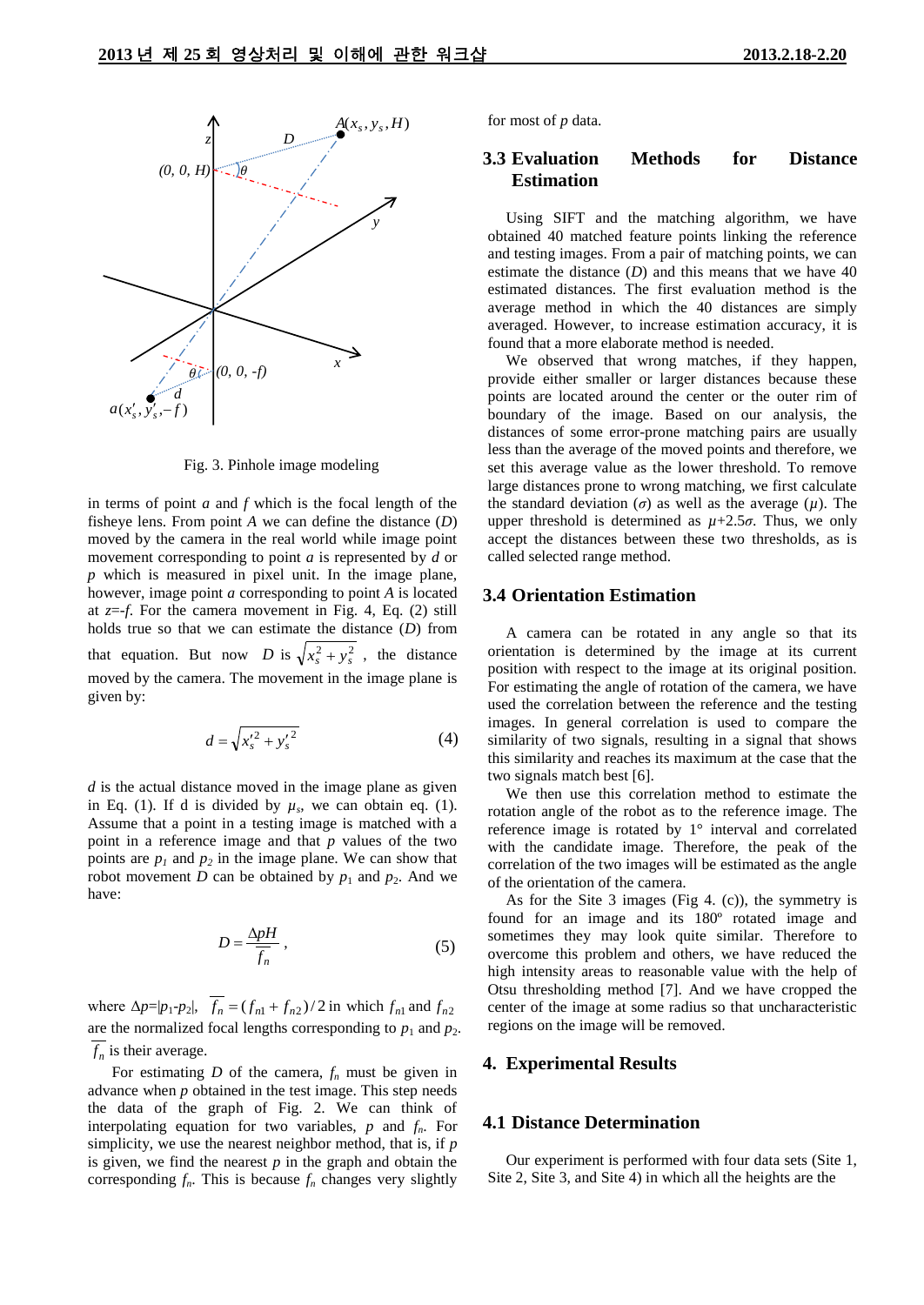| Distance $(D)$ | Average method |                |           | Selected range method |                |           |
|----------------|----------------|----------------|-----------|-----------------------|----------------|-----------|
|                | average value  | absolute error | Standard  | average value         | absolute error | Standard  |
|                |                |                | deviation |                       |                | deviation |
| 15             | 11.82          | 3.5            | 8.68      | 15.08                 | 2.61           | 4.57      |
| 30             | 22.37          | 7.87           | 16.45     | 30.92                 | 6.46           | 9.95      |
| 45             | 29.8           | 15.2           | 19.03     | 40                    | 9.42           | 9.13      |
| 60             | 38.06          | 21.94          | 24.13     | 50.61                 | 14.77          | 10.84     |
| Average        |                | 12.13          | 17.07     |                       | 8.32           | 8.62      |

Table 1. Distance estimation Results with average method and selected range method

same and fixed to 140*cm*. For estimating the moved distance of the camera, we have used 40 selected matching feature points from the image. The camera is moved 15*cm*, 30*cm*, 45*cm*, and 60*cm* in each path but each data set has different number of objects and different lighting conditions. The sample images of the data sets are shown in Fig. 4.

The distance estimation results obtained by both of our methods are given in Table 1 for all of the four data sets consisting of four different paths. The measurement unit is centimeter. Table 1 contains the numerical values measured in centimeter for the averages of estimated distances, their average absolute distance error and their standard deviation of the four data sets.

From Table 1, we can observe that the average absolute distance error of the first method is around 1.5 times larger than the selected range method, of which the standard deviations are very small. The important point to be noted here is that as a test image is located farther away from the reference image, the accuracy of the distance estimation gets smaller because of severe distortion introduced. Thus, the possibility of mismatching also increases.

# **4.2 Orientation Angle Determination**

The experiment is performed in four different locations where the height of the camera is fixed to 140*cm* from the roof to the camera. The camera is rotated about the center of a reference image with intervals of 30° in a full circle. We use the correlation method discussed in the orientation estimation section. As already discussed, the maximum



Fig. 4. Sample images taken by fisheye lens camera at different locations: (a) Site 1 (b) Site 2 (c) Site 3 (d) Site 4

| Table 2. Orientation estimation results using correlation |  |  |  |  |  |  |
|-----------------------------------------------------------|--|--|--|--|--|--|
| method for in-plane rotation                              |  |  |  |  |  |  |

| Angle $(\theta)$     | Average estimated | Average error of |
|----------------------|-------------------|------------------|
|                      | angle             | estimated angle  |
| $0^{\circ}$          | $0^{\circ}$       | $0^{\circ}$      |
| $30^\circ$           | $27.5^{\circ}$    | $4^{\circ}$      |
| $60^{\circ}$         | 58.75°            | $4.75^{\circ}$   |
| $90^{\circ}$         | $91.5^{\circ}$    | $3.5^\circ$      |
| $120^{\circ}$        | $125^\circ$       | $6.5^\circ$      |
| $150^\circ$          | $150.25^{\circ}$  | $4.25^{\circ}$   |
| 180°                 | $178.75^{\circ}$  | $1.75^{\circ}$   |
| $210^{\circ}$        | $205.75^{\circ}$  | $4.75^{\circ}$   |
| $240^\circ$          | $237.25^{\circ}$  | $3.75^{\circ}$   |
| 270°                 | $272^\circ$       | $2^{\circ}$      |
| $300^\circ$          | $304.25^{\circ}$  | $4.25^{\circ}$   |
| 330°                 | 332.75°           | $2.75^{\circ}$   |
| Average<br>of errors |                   | $3.52^{\circ}$   |

peak of the correlation result is the estimated angle. We have overcome the high intensity or highlight problem by changing the signals to suitably lower intensity values by using Otsu theresholding [6], and by cropping the central part of the image with a radius of 140 pixels, since the high intensity areas contribute to big errors during calculating the correlation result of two images. Therefore, we determine a threshold to isolate the high intensity areas so that we can reduce only the high intensity. The estimation results are shown in Table 2 in which the estimated angle and its error are shown. From Table 2 we can see that the orientation estimations show stable results. When the camera has moved 15*cm*, 30*cm* from the reference image with the 30° interval angles in the full circle rotation, we still have good estimation results. Yet the accuracy of the orientation estimation is not guaranteed when camera is moved beyond 30cm.

## **5. Conclusions**

We have proposed a method of determining the normalized focal length of a fisheye lens system to compensate for modeling lens distortions, which in turn is needed for estimating the distance moved by a camera. Feature points are matched with each other based on the noise tolerant SIFT feature space. Besides we have calculated the orientation of the camera about a fixed reference point using the correlation method. Our results confirm that the